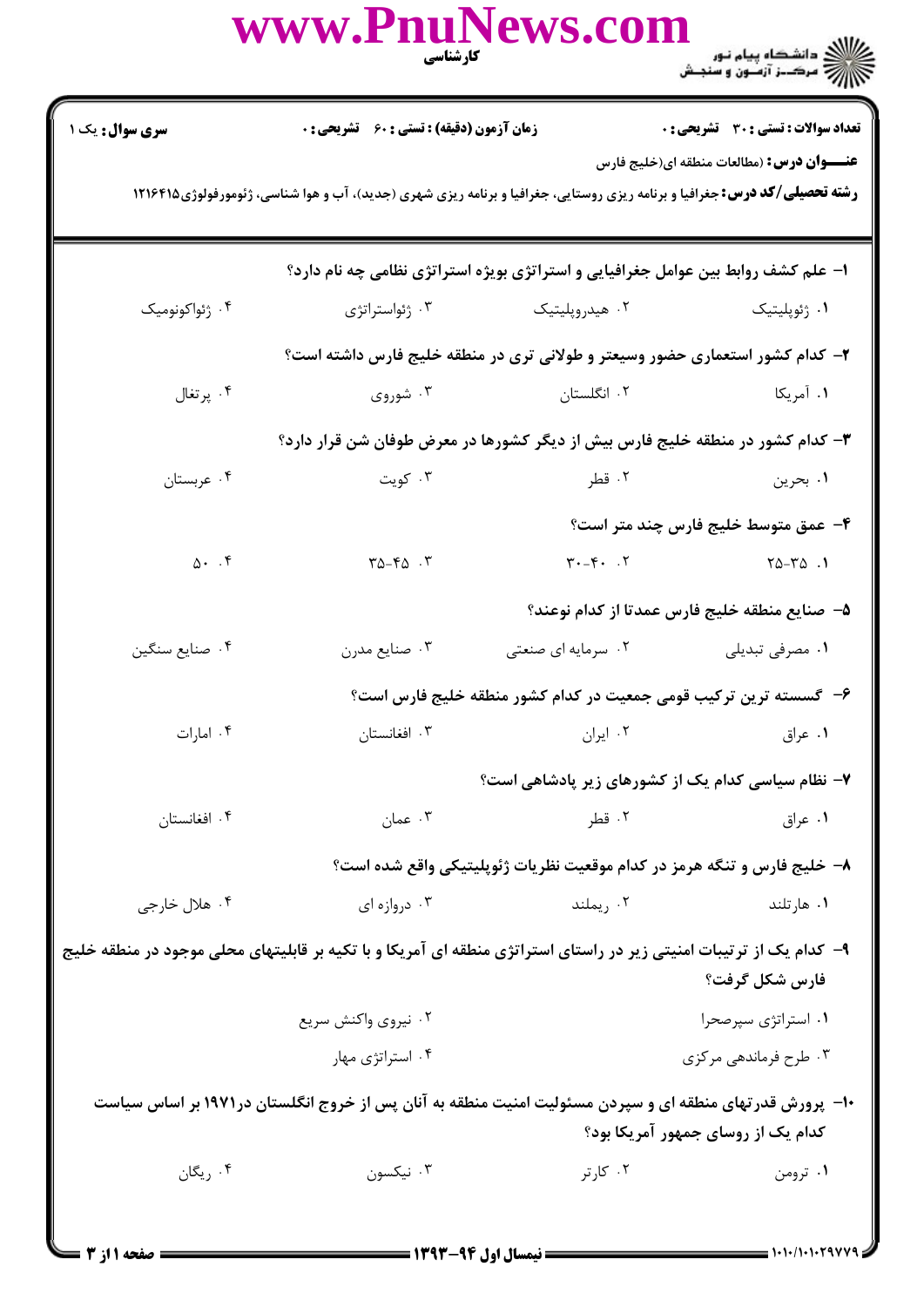|                                                                                                                                                                                      | www.PnuNews.com                                                                                   | <b>کار شناسی</b><br>استان | ے ۔<br>کا اللہ کا مقام ہیام نور<br>کا اللہ کرکٹ آزمون و سنجش |  |  |
|--------------------------------------------------------------------------------------------------------------------------------------------------------------------------------------|---------------------------------------------------------------------------------------------------|---------------------------|--------------------------------------------------------------|--|--|
| سری سوال: ۱ یک                                                                                                                                                                       | زمان آزمون (دقیقه) : تستی : 60 ٪ تشریحی : 0                                                       |                           | <b>تعداد سوالات : تستی : 30 ٪ تشریحی : 0</b>                 |  |  |
| <b>عنـــوان درس:</b> مطالعات منطقه ای(خلیج فارس)<br><b>رشته تحصیلی/کد درس:</b> جغرافیا و برنامه ریزی روستایی، جغرافیا و برنامه ریزی شهری (جدید)، آب و هوا شناسی، ژئومورفولوژی۱۲۱۶۴۱۵ |                                                                                                   |                           |                                                              |  |  |
|                                                                                                                                                                                      | 11– بر اساس نظریه برژینسکی، منطقه خلیج فارس چندمین خط دفاعی آمریکا محسوب میشود؟                   |                           |                                                              |  |  |
| ۰۴ چهارمین                                                                                                                                                                           |                                                                                                   | ۰۲ دومین مسومین در ۲۰۰    | ۰۱ اولین                                                     |  |  |
| ۱۲– کنترل کشورهای صنعتی غرب و ژاپن از راه کنترل کشورهای نفت خیز خلیج فارس، جزو کدام دسته از اهداف آمریکا بوده<br>است؟                                                                |                                                                                                   |                           |                                                              |  |  |
| ۰۴ اقتصادی                                                                                                                                                                           | ۰۳ استراتژیک                                                                                      | ۰۲ امنیتی                 | ٠١ سياسى                                                     |  |  |
| ۱۳- دسترسی به آبهای آزاد از طریق خلیج فارس از اهداف کدام یک از کشورهای زیر بوده است؟                                                                                                 |                                                                                                   |                           |                                                              |  |  |
| ۰۴ چين                                                                                                                                                                               | ۰۳ شوروی                                                                                          | ۲. آمریکا                 | ۰۱ انگلستان                                                  |  |  |
|                                                                                                                                                                                      |                                                                                                   |                           | ۱۴– بیشترین منطقه ساحلی تنگه هرمز در کدام کشور قرار دارد؟    |  |  |
| ۰۴ عربستان                                                                                                                                                                           | ۰۳ امارات                                                                                         | ۰۲ ایران است.             | ۱. عمان                                                      |  |  |
|                                                                                                                                                                                      |                                                                                                   |                           | ∆1− عمیقترین نقطه تنگه هرمز در کدام بخش آن واقع است؟         |  |  |
| ۰۴ ساحل جنوبی                                                                                                                                                                        | ۰۳ ساحل شمالی                                                                                     | ۰۲ ساحل شرقی              | ۰۱ ساحل غربی                                                 |  |  |
|                                                                                                                                                                                      |                                                                                                   |                           | ۱۶- نام محلی باد شرجی در ناحیه هرمز چیست؟                    |  |  |
| ۰۴ باد جنوب                                                                                                                                                                          | ۰۳ قوس                                                                                            | ۰۲ باد شمال               | ۰۱ نشی                                                       |  |  |
|                                                                                                                                                                                      |                                                                                                   |                           | 17- بزرگترین رود در حوضه تنگه هرمز کدام است؟                 |  |  |
| ۰۴ میناب                                                                                                                                                                             | ۰۳ مهران                                                                                          | ۰۲ کل                     | ۰۱ حسن لنگی                                                  |  |  |
| 18- کدام جزیره زیر می تواند نقش مرکز عملیات نظامی در تنگه هرمز را ایفا کند؟                                                                                                          |                                                                                                   |                           |                                                              |  |  |
| ۰۴ قشم                                                                                                                                                                               | ۰۳ هنگام                                                                                          | ۰۲ لا,ک                   | ۰۱ هرمز                                                      |  |  |
|                                                                                                                                                                                      |                                                                                                   |                           | ۱۹- خط لوله نقت تاپ لاین متعلق به کدام کشور زیر است؟         |  |  |
| ۰۴ قطر                                                                                                                                                                               | ۰۳ کویت                                                                                           | ۰۲ عربستان                | ۰۱ عراق                                                      |  |  |
|                                                                                                                                                                                      | <b>۲۰</b> - کنوانسیون ۱۹۸۲ حقوق بین الملل دریاها، حداکثر عرض دریای سرزمینی را چند مایل تعیین کرد؟ |                           |                                                              |  |  |
| 10.5                                                                                                                                                                                 | $\gamma \gamma$ . $\gamma$                                                                        | 9.7                       | $\uparrow$ .1                                                |  |  |
| ۲۱- اولین کشور منطقه خلیج فارس که وابستگی صدور نفت خود به تنگه هرمز را به صفر رساند کدام است؟                                                                                        |                                                                                                   |                           |                                                              |  |  |
| ۰۴ قطر                                                                                                                                                                               | ۰۳ کويت                                                                                           | ۰۲ عراق                   | ۰۱ ایران                                                     |  |  |
|                                                                                                                                                                                      |                                                                                                   |                           |                                                              |  |  |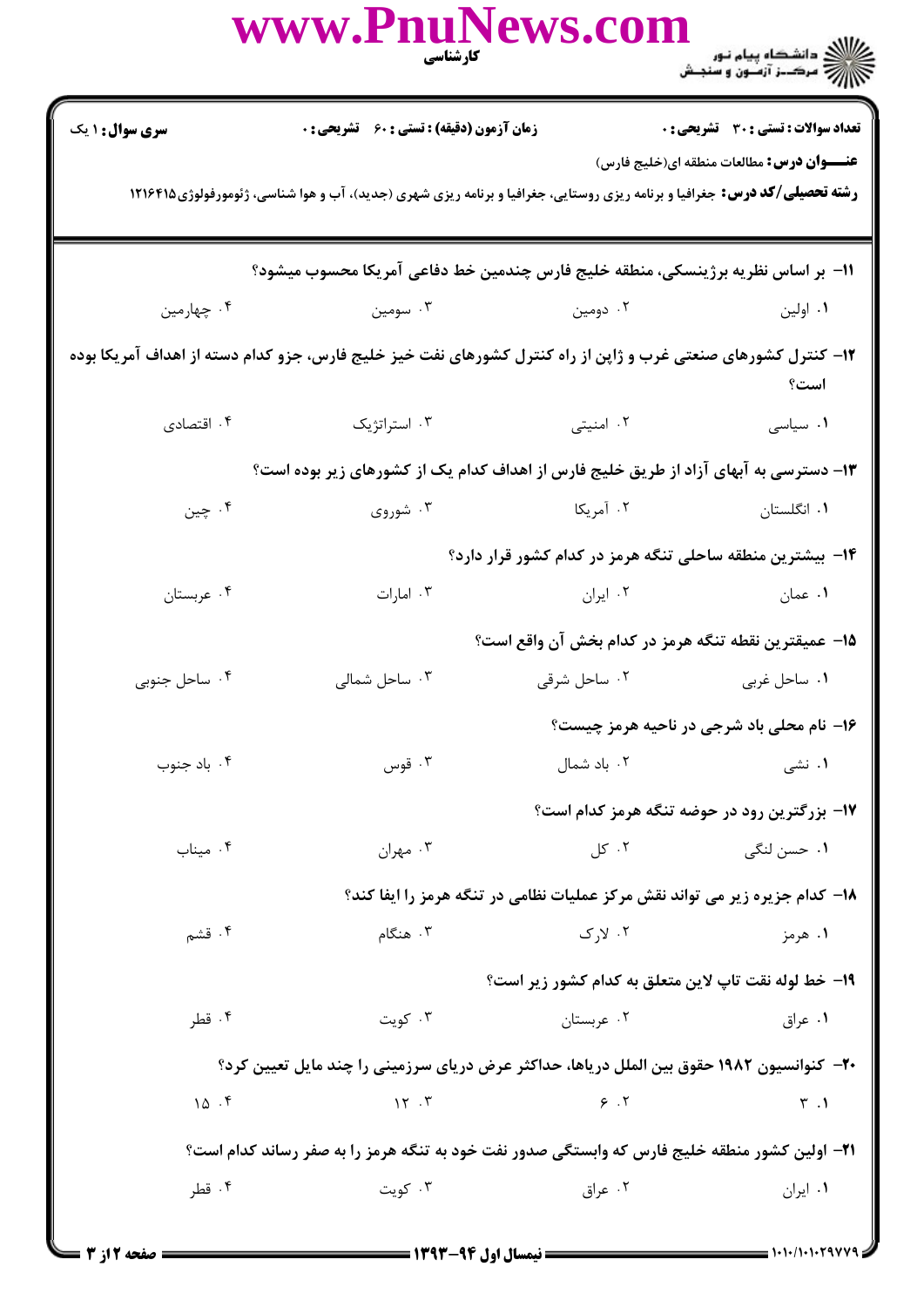|                                                                                                                                                                                      | www.PnuNews.com                                                                    | <b>کار شناسی</b><br>استان  | ))))))<br>)))))))) دانشگاه پیام نور<br>))))))) مرک_ز آزمـون و سنجـش              |  |  |
|--------------------------------------------------------------------------------------------------------------------------------------------------------------------------------------|------------------------------------------------------------------------------------|----------------------------|----------------------------------------------------------------------------------|--|--|
| <b>سری سوال :</b> ۱ یک                                                                                                                                                               | زمان آزمون (دقیقه) : تستی : 60 ٪ تشریحی : 0                                        |                            | <b>تعداد سوالات : تستی : 30 ٪ تشریحی : 0</b>                                     |  |  |
| <b>عنـــوان درس:</b> مطالعات منطقه ای(خلیج فارس)<br><b>رشته تحصیلی/کد درس:</b> جغرافیا و برنامه ریزی روستایی، جغرافیا و برنامه ریزی شهری (جدید)، آب و هوا شناسی، ژئومورفولوژی۱۲۱۶۴۱۵ |                                                                                    |                            |                                                                                  |  |  |
| ۲۲- کدام خط لوله انتقال نفت از زمان جنگ ۱۹۴۸ اعراب و اسرائیل تا کنون مسدود است؟                                                                                                      |                                                                                    |                            |                                                                                  |  |  |
| ۰۴ پترولاين                                                                                                                                                                          | ۰۳ کرکوک- حیفا                                                                     | ۲. کرکوک – عقبه            | ۰۱ تاپ لاين                                                                      |  |  |
| ۲۳– کدام کشور زیر به دلیل منافع اقتصادی نفتی به دنبال اشغال کویت توسط عراق، در طرح محاصره اقتصادی این کشور از<br>سوی سازمان ملل شرکت <u>نکرد؟</u>                                    |                                                                                    |                            |                                                                                  |  |  |
| ۰۴ عربستان                                                                                                                                                                           | ۰۳ نوریه $\cdot$                                                                   | ۲. ترکیه                   | ۰۱ اردن                                                                          |  |  |
|                                                                                                                                                                                      |                                                                                    |                            | ۲۴– بالا ترین میزان بودجه نظامی در بین کشورهای خلیج فارس متعلق به کدام کشور است؟ |  |  |
| ۰۴ عربستان                                                                                                                                                                           |                                                                                    | ۰۲ قطر میسی است. ۲۰ امارات | ۰۱ ایران                                                                         |  |  |
|                                                                                                                                                                                      |                                                                                    |                            | ۲۵- هدف آمریکا از ترکیب استراتژی نظامی و سیاسی در منطقه خلیج فارس چه بوده است؟   |  |  |
| ۰۴ مهار شوروی                                                                                                                                                                        | ۰۳ نفوذ فرهنگی                                                                     |                            | ۰۱ حفظ سلطه سیاسی مسلسل ۲۰ نقوذ نظامی                                            |  |  |
|                                                                                                                                                                                      |                                                                                    |                            | ۲۶– پدر استراتژی دریایی کیست؟                                                    |  |  |
| ۰۴ ماهان                                                                                                                                                                             | ۰۳ مکیندر                                                                          | ٠٢ اسپایکمن                | ۰۱ سورسکی                                                                        |  |  |
| ۲۷- کهن ،نظریه سیاست جغرافیایی خود را بعد از جنگ جهانی دوم بر اساس کدام اصطلاح زیر مطرح کرد؟                                                                                         |                                                                                    |                            |                                                                                  |  |  |
| ۰۴ هلال خارجي                                                                                                                                                                        | ۰۳ منطقه ريملند                                                                    | ۰۲ کمربند شکننده           | ۰۱ منطقه هارتلند                                                                 |  |  |
|                                                                                                                                                                                      | ۲۸– پایگاه هوایی تمریت که متعلق به آمریکاست در کدام کشور منطقه خلیج فارس واقع است؟ |                            |                                                                                  |  |  |
| ۰۴ کویت                                                                                                                                                                              | ۰۳ عربستان                                                                         | ۰۲ بحرين                   | ۰۱ عمان                                                                          |  |  |
|                                                                                                                                                                                      |                                                                                    |                            | ۲۹– علاقه کدام کشور به خلیج فارس در گذشته بیشتر جنبه ژئواستراتژیک داشت؟          |  |  |
| ۰۴ هلند                                                                                                                                                                              | ۰۳ شوروی                                                                           | ۰۲ بریتانیا                | ۰۱ آمریکا                                                                        |  |  |
| ۳۰- سرنوشت اقتصادی کدام کشور بیش از هر کشوری به منطقه خلیج فارس پیوند خورده است؟                                                                                                     |                                                                                    |                            |                                                                                  |  |  |
| ۰۴ روسیه                                                                                                                                                                             | ۰۳ آلمان                                                                           | ۰۲ چين                     | ۰۱ ژاپن                                                                          |  |  |
|                                                                                                                                                                                      |                                                                                    |                            |                                                                                  |  |  |